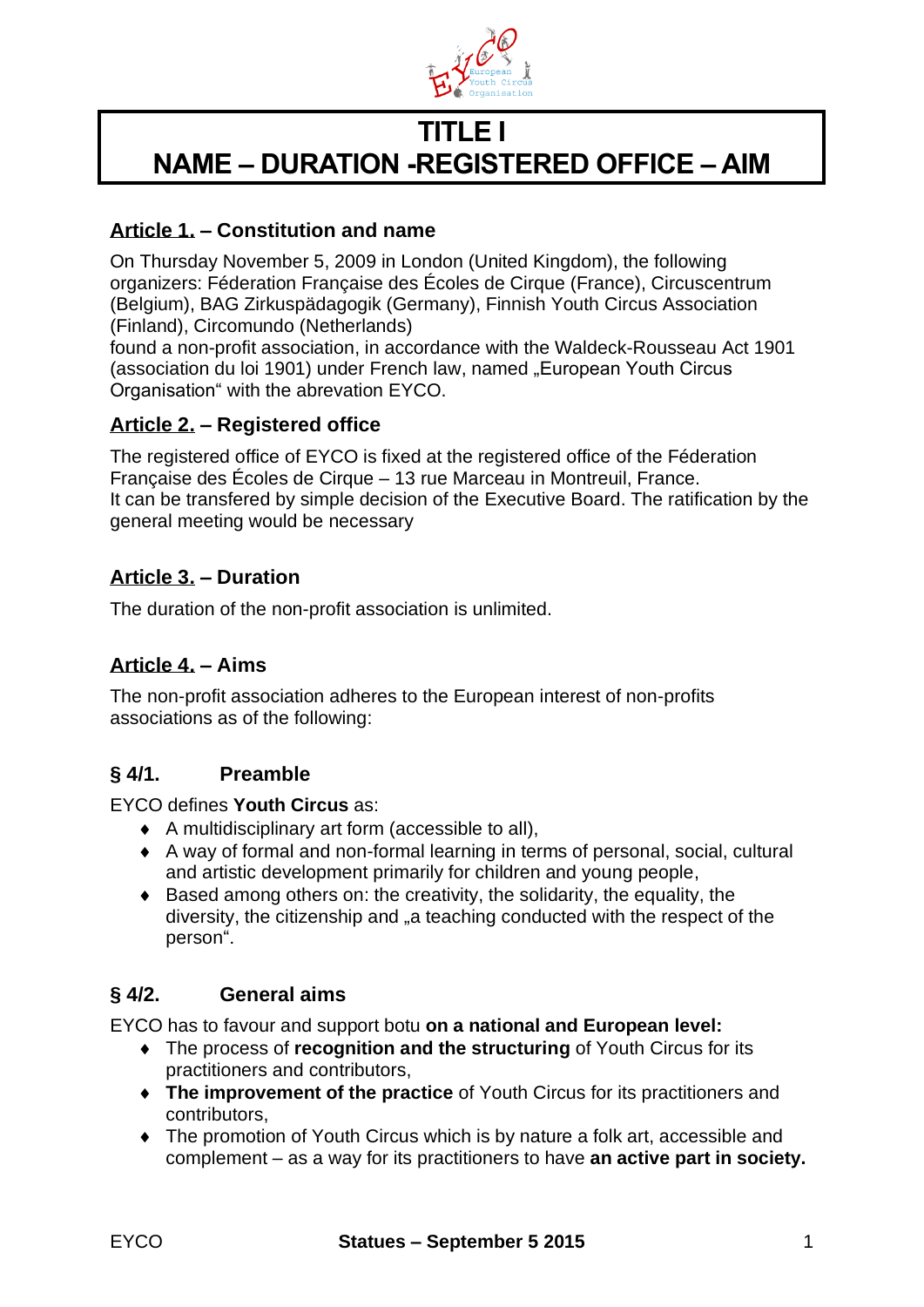

# **§ 4/3. Operational aims**

(Concerning the process of recognition and the structuring of Youth Circus for its practitioners and contributors.

- EYCO provides and generates a **platform** for the cooperation in terms of the developement of Youth Circus, for its practitioners and contributors,
- EYCO promotes and supports, **the creation of organisations representing, on a national level,** the Youth Circus, in all European countries,
- EYCO **promotes** of Youth Circus upon the **national and European authorities,**
- EYCO helps with the promotion of Youth Circus towards the **general public,**
- EYCO seeks to **collaborate with other partners and networks implicated**  in the field of circus, to develop the recognition of Circus as an art form,
- EYCO seeks to **collaborate with other partners and networks implicated**  in the field of professionnal and social integration of young people,
- ◆ and all activities related to that cause...

(Concerning the improvement of the practice of Youth Circus for its practitioners and contributors.

- EYCO develops a central resource and information center about Youth Circus in collecting, sharing and distributing the informations with the national partners
- EYCO **improves the quality** of Youth Circus practice (pratique du cirque pour la jeunesse) in terms of: formation, certification, educational tools, security and health
- EYCO favors the **new, creative and artistic, developments** in the field of Youth Circus,
- ◆ and all activities related to that cause...

(Concerning the promotion of Youth Circus which is by nature a folk art, accessible and complement – as a way for its practitioners to have an active part in society

- EYCO favors the **international exchanges** in the field of Youth Circus, and generates a reflexion on the intercultural dialogue and the cross-cultural awareness, in accordance with the national and European programs of youth exchange,
- EYCO supports and helps with the promotion of circus as a developping tool for youth having difficulties in terms of social integration (social-circus, circus with handicap, etc.)
- EYCO allows, young European circus artists to access its representational instances inside the association, particulary in organizing the presence of young people inside its managing instances,
- ◆ and all activities related to that cause...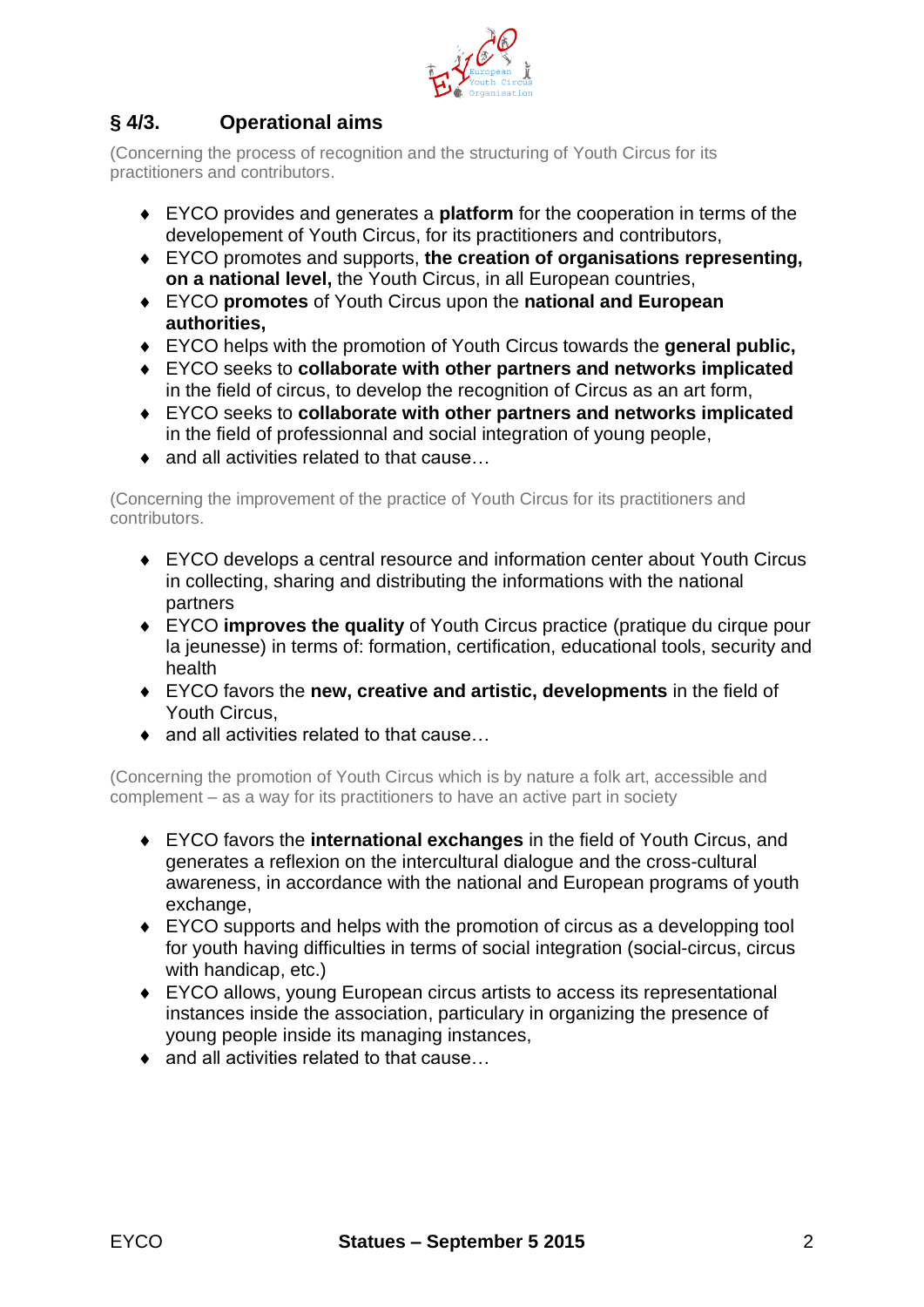

# **TITLE II COMPOSITION – ORGANISATION**

# **Article 5. – Members**

The non-profit association is composed of three types of members:

# **§ 5/1. Active members**

Active members are the non-profit organizations and the institutions, govermental or non-govermental that represents Youth Circus on a national level. (National Umbrellas)

# **§ 5/2. Active candidate members**

Active candidate members are the non-profit organizations and the institutions, govermental or non-govermental that are in the process of structuration to represents Youth Circus on a national level.

# **§ 5/3. Associated partners**

Associated partners are all the youth-circus-schools and other oganizations having expertise in the field of Youth Circus and a specific engagement towards EYCO

# **Article 6. – Admission, resignation and exclusion**

The admission, the resignation and the exclusion of members are subordinated under the following conditions:

## **§ 6/1, Admission**

- The non-profit association admits the members (as it is noted above) who come from member countries of the European Union. Except particular disposition included in the Rules of Procedure, there shall not be more than one member per country.
- The applications are submitted to the Executive Board. They imperatively need to collect two thirds (2/3) of the votes, by the administrators or the representatives present who recommends them, to the general assembly, who decides regarding their own modalities.
- Once admitted, the members have to transfere the written decision to their own Executive Board, appoint their representative and pay the annual membership fee. It will be upon the members to notify the non-profit association of any change regarding their representative.

## **§ 6/2. Resignation**

All members can resign by registered letter with an acknowledgment of receipt, adressed to the chairman.

## **§ 6/3. Exclusion**

The recommended exclusion of a memeber would be subject of a vote by the members of the Executive Board. In order to enact the recommendation, it needs to collect two thirds (2/3) of the votes, by the administrators.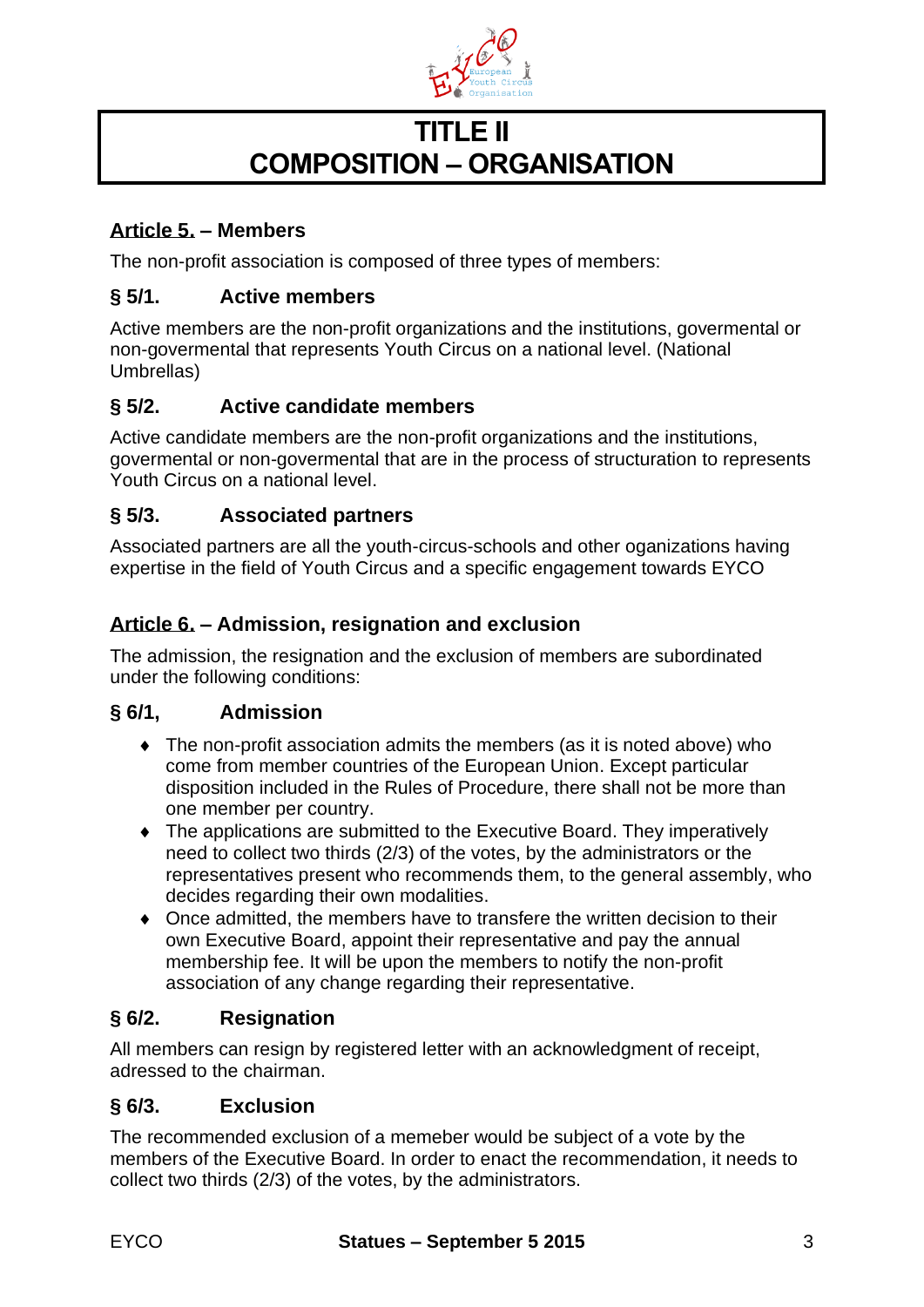

- The exclusion of a member has to be decided on the proper decision-making modalities of the general assembly.
- The member who is affected by this exclusion is informend that he can defend himself with the Executive Board and at the general assembly. His member statues is suspended until the following general assembly.
- The criterias motivating a recommendation of exclusion are the following:
	- o non-compliance with the disposition of statutes,
	- o non-compliance with the rules of procedure, with reservation of the existance of these rules,
	- o non compliance with decisions made by the Executive Board,
	- o all other serious reasons, the concerned have been beforehand called out to provide explanations;
- ◆ By non-payment of the membership fee,
- ◆ By termination of the activity

# **Article 7. – Membership fee**

All members of the non-profit association pay an annual membership fee, which is decided by the general assembly on a proposition of the Executive Board. The sum of the membership fee varies according to the type of member. The amounts are defined in the Rules of Procedure.

# **TITLE III ADMINISTRATION OF THE NON-PROFIT ASSOCIATION**

# **Article 8. – Representation of the youth**

"As an organization representating Youth Circus on a European level, EYCO, sets up the conditions for a youth representative in all its deliberative bodies.

It organizes an annual European Circus Assembly for Youth. This assembly will only be composed of the EYCO member representatives younger than 26 years old. It appoints a permanent youth representative among the EYCO Executive Board. The decision of the **European Circus Assembly for Youth** are taken according to the rules of majority and the quorum intended for the ordinary general assembly of EYCO.

In order to make the European Circus Assembly for Youth possible, every EYCO member is obliged to include at least two young people under 26 in its delegation for the NICE meetings.

## **Article 9. – Ordinary general assembly**

## **§ 9/1. Composition**

The general assembly is composed of all three member types of the non-profit association. The assembly is presided by the chairman of the Executive Board, or if absent, by a person designated for this purpose choosen by the members of the general assembly.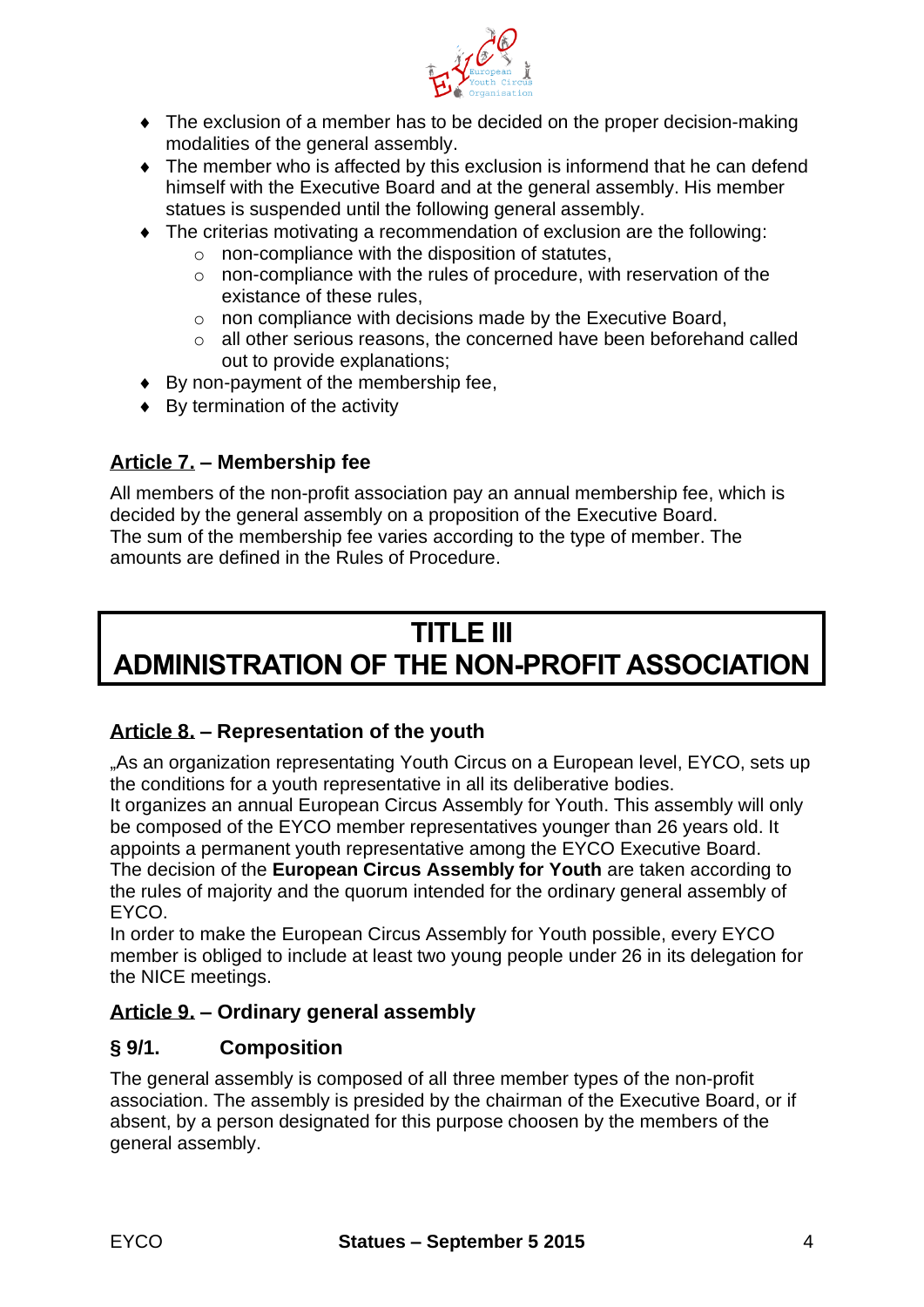

# **§ 9/2. Powers**

The general assembly:

- approves, on proposal of the Executive Board, the admission of new members,
- approves, on proposal of the Executive Board, the exclusion of members,
- proceeds with the election of the members of the Executive Board,
- approves, if required, the Rules of Procedere and its changes,
- hears, deliberates and adjudicates on the moral report, the financial report and the directional progress report, prepared by the Executive Board,
- approves annual accounts for the financial year and gives discharge to the Treasurer,
- $\bullet$  ratifies the transfer of the registered office,
- designates, if required, the auditors,
- ◆ sets, on proposal of the Executive Board, the membership fee,
- approves the budget plan and its modifications prepared by the Executive Board as well as the corresponding programme of activities.

## **§ 9/3. Annuel general assembly**

A general assembly shall be held at least once a year.

The general assembly is summend by the Executive Board or if at least half of the active members and the active candidate members ask for one. It is held on the day, hour and place mentioned in the convocation. All members shall be convened.

# **§ 9/4. Method of convening**

The general assembly is convened by the Executive Board by regular or electronic mail, addressed to each member at least four weeks before the general assembly, and signed by the chairman or secretary in the name of the Executive Board. The agenda, set by the Executive Board, is mentioned in the convocation. All propositions signed by half of the actives members and the active candidate members has to be included in the agenda.

The ordinary general assembly cannot adjudicate on a topic which is not displayed in the agenda, except if two thirds (2/3) at the ordinary general assembly decide, for urgent reasons, to deliberate on this topic.

# **§ 9/5. Representation**

An active member has the right to appoint only one other active member in its name. An active candidate member has the right to appoint only one other active candidte member in its name.

Every proxy shall be given in written form. Only one proxy per full member is accepted.

# **§ 9/6. Voting rights and quorum**

All members do not have the same voting rights at the general assembly. The voting rights are allocated in the following manner:

Active members: 2 votes, except specific provisions of its Rules of Procedure, Active candidate members: 1 vote, except specific provisions of its Rules of Procedure,

Associated partners: 0 vote.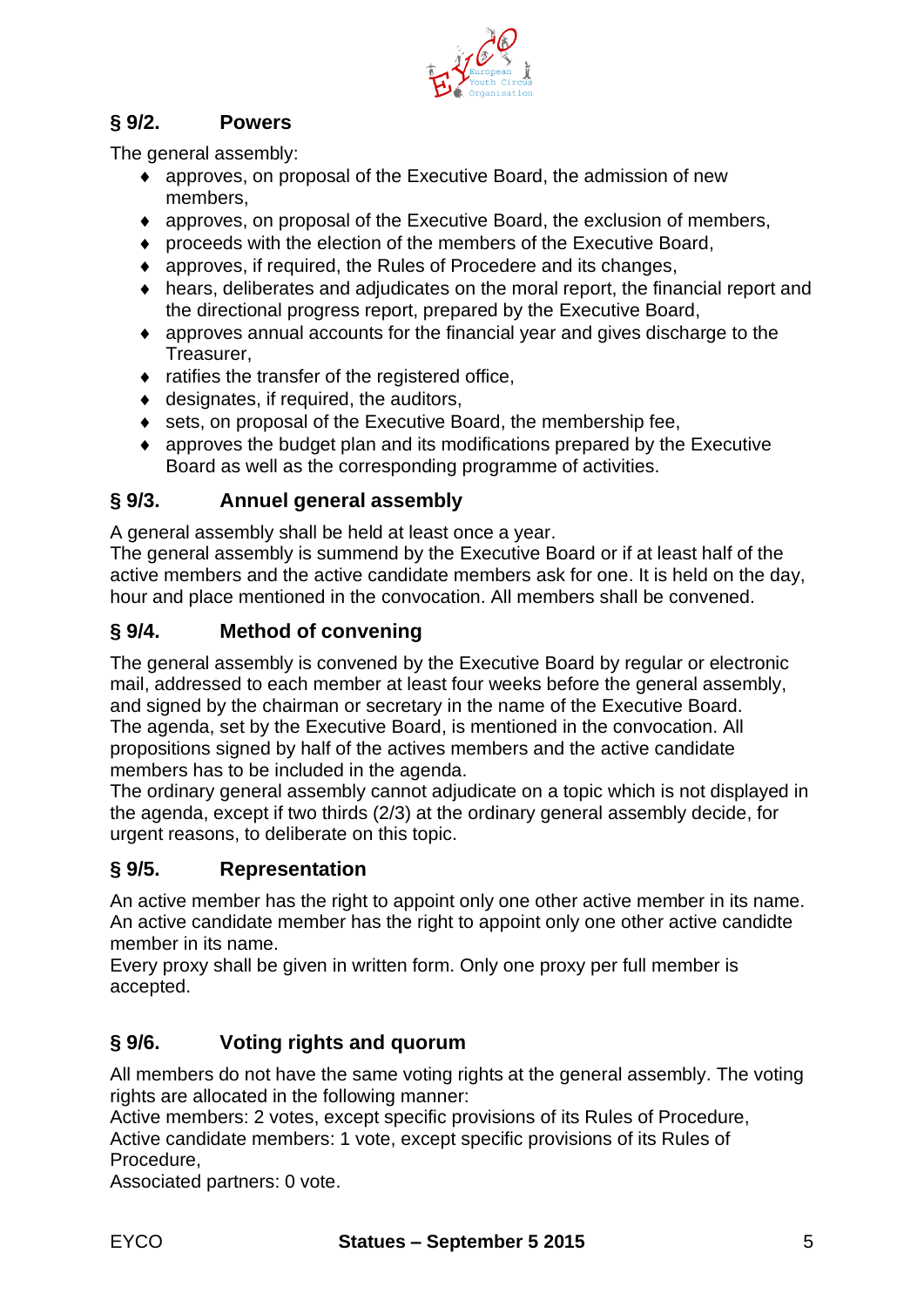

A general assembly may not be valibly deliberated only if at least half of the active members and active candidate members are present or represented. If this quorum cannot be achieved, a new general assembly is to be convened with the same agenda and with an intervall of at least fifteen days. The new assembly may valibly deliberate regardless of the number of actives members and active candidate members present or represented.

# **§ 9/7. Method of decision-making**

The resolutions are taken with the absolute majority of the votes by the active members and active candidate members present or represented.

Abstentions and blank or spoiled votes are not taken into consideration in the calculation of the required majority. In case of a tie, the vote of the chairman shall be decisive.

# **§ 9/8. Publicising decisions**

The decision of the ordinary general assembly shall be archived in a registry, signed by the chairman and retained by the secretary at the registered office of the nonprofit association.

Every member shall be entitled to consult, without relocation with the registery, and may ask for extracts of the registry.

The decisions and minutes of meeting, taken by the general assembly shall be notified to all members by letter or by electronic means.

## **Article 10. – Extraordinary general assembly**

# **§ 10/1. Composition**

The extraordinary general assembly is composed of all three member types of the non-profit association. The assembly is presided by the chairman of the Executive Board, or if absent, by a person designated for this purpose choosen by the members of the extraordinary general assembly.

## **§10/2. Method of convening**

The extraordinary general assembly is convened by the Executive Board by regular or electronic mail, addressed to each member et least four weeks before the general assembly, and signed by the chairman or secretary in the name of the Executive Board.

The agenda, set by the Executive Board, is mentioned in the convocation. All propositions signed by half of the actives members and the active candidate members has to be included in the agenda.

The orinary general assembly cannot adjudicate on a topic which is not displayed in the agenda, except if two thirds (2/3) at the extraordinary general assembly decide, for urgent reasons, to deliberate on this topic.

## **§ 10/3. Representation**

An active member has the right to appoint only one other active member in its name. An active candidate member has the right to appoint only one other active candidte member in its name.

Every proxy shall be given in written form. Only one proxy per full member is accepted.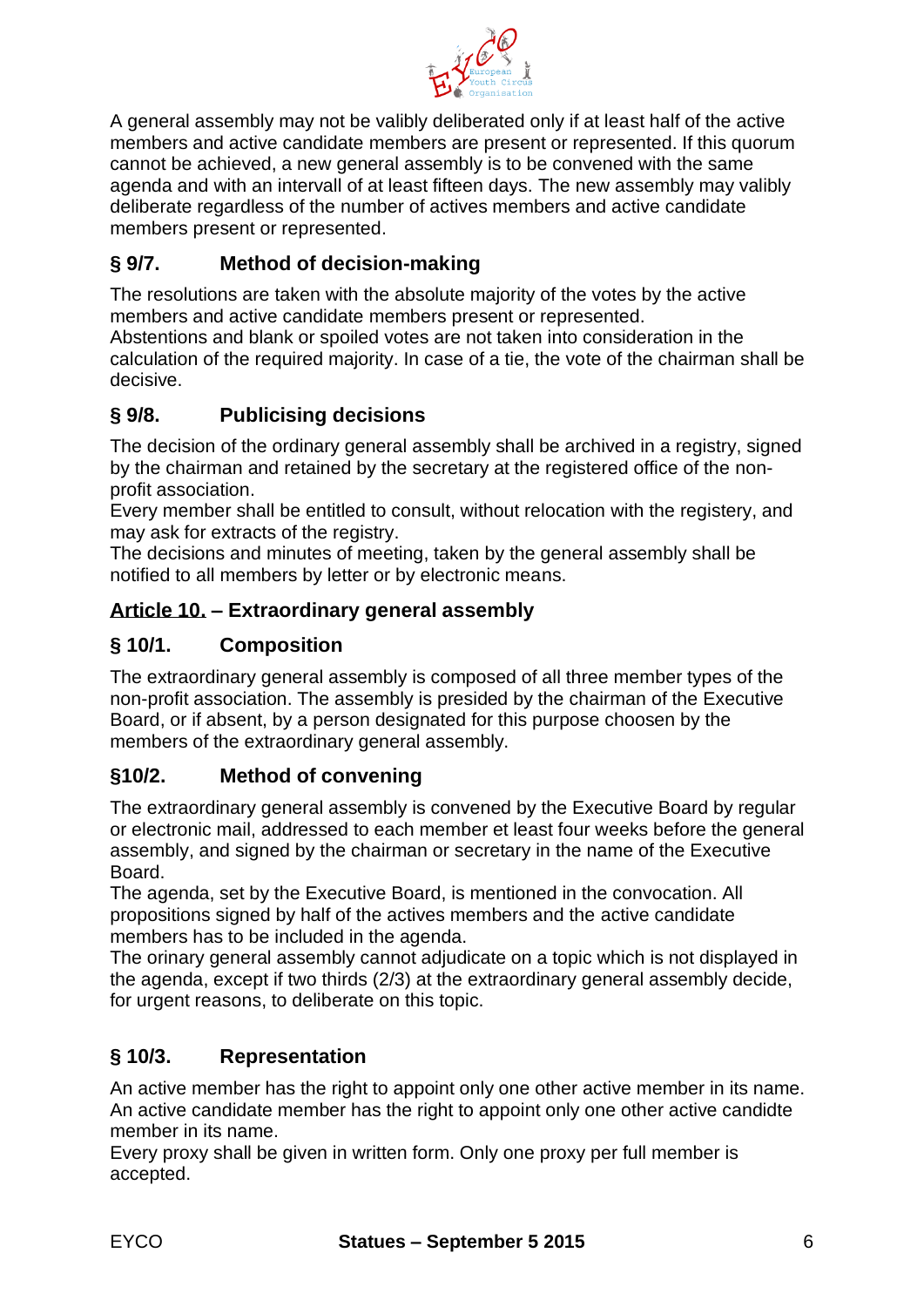

# **§ 10/4. Voting rights and quorum**

All members do not have the same voting rights at the extraordinary general assembly. The voting rights are allocated in the following manner:

Active members: 2 votes, except specific provisions of its Rules of Procedure, Active candidate members: 1 vote, except specific provisions of its Rules of Procedure,

Associated partners: 0 vote.

An extraordinary general assembly may not be valibly deliberated only if at least half of the actives members and active candidate members are present or represented. If this quorum cannot be achieved, a new general assembly is to be convened with the same agenda and with an intervall of at least fifteen days. The new assembly may valibly deliberate regardless of the number of actives members and active candidate members present or represented.

# **§ 10/5. Method of decision-making**

The resolutions are taken with the absolute majority of the votes by the active members and active candidate members present or represented.

In exclusion concerning resolutions of the status (art."17").

Abstentions and blank or spoiled votes are not taken into consideration in the calculation of the required majority. In case of a tie, the vote of the chairman shall be decisive.

# **§ 10/6. Publicising decisions**

The decisions of the extraordinary general assembly shall be archived in a registry, signed by the chairman and retained by the secretary at the registered office of the non-profit association.

Every member shall be entitled to consult, without relocation, with the registery, and may ask for extracts of the registry.

The decisions and minutes of meeting, taken by the extraordinary general assembly shall be notified to all members by letter or by electronic means.

# **Article 11. – Executive Board**

#### **§ 11/1. Composition**

The non-profit association is administered by an Executive Board composed by at least three members. The members of the Executive Board are choosen according to the following conditions:

- ◆ Active members:
	- o Every active member has a seat on the Executive Board,
	- o Every active member is represented at the Executive Board by its representative such as defined by article  $\sqrt{8}$  6/1.",
	- o The general assembly ratifies the choice of the representative of an active member,
	- $\circ$  If the representative of an active member resigns another representative can be designated by the member, according to terms stated in article <sub>"S</sub> 6/1.", and can be co-opted by the Executive Board and will be ratified at the next meeting of the general assembly.
- ◆ Active candidate members
	- o Each active candidate member has a seat on the Executive Board,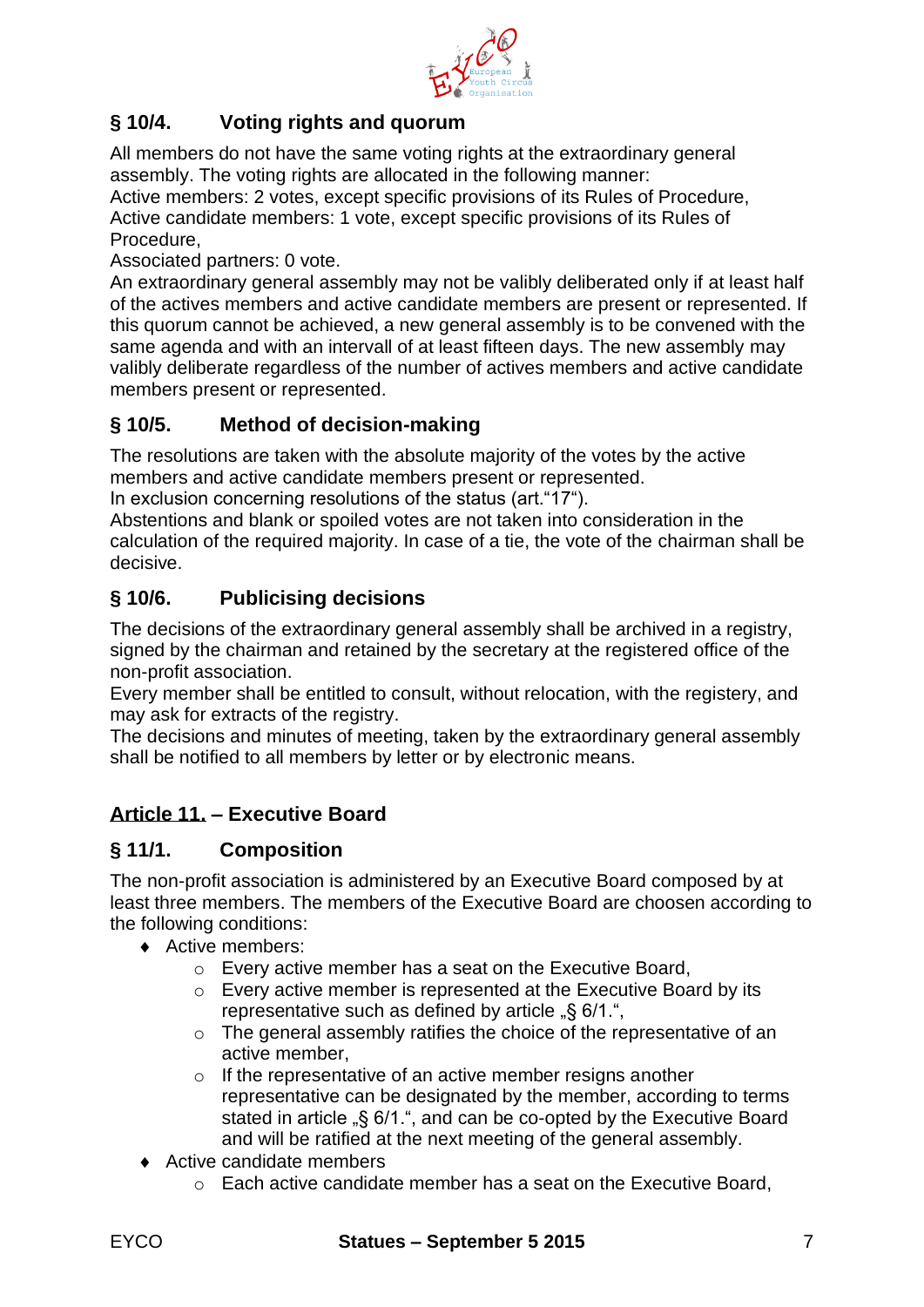

- o Every active candiate member is represented at the Executive Board by its representative such as defined by article  $\sqrt{8}$  6/1.",
- o The general assembly ratifies the choice of the representative of an active candidate member,
- $\circ$  If the representative of an active candidate member resigns another representative can be designated by the member, according to terms stated in article  $\sqrt{6}$  6/1.", and can be co-opted by the Executive Board and will be ratified at the next meeting of the general assembly.

The Executive Board may allow, if needed and only in an advisory capacity, to invite to its meetings all personsunrelated to the Executive Board or the association if their attendance may seem useful.

# **§ 11/2. Terms of offices**

The term of office of the members of the Executive Board is three years and they by may be re-elected according to its Rules of Procedure.

A term only expires only by the loss of the membership quality defined under article 5, noticed by the Executive Board and ratified by the next general assembly.

# **§ 11/3. Method of convening**

The Executive Board holds meetings at least twice a year, and at leats fifteen days in advance by its chairman or opon request by half plus one of its members. The Executive Board is convened by regular or electronic mail, addressed to every member. The agenda, is mentioned in the convocation.

# **§ 11/4. Representation**

Every member of the Executive Board to be represented by a proxy. Though an active member shall only appoint another active member and an active candidate member shall only appoint another active candidte member in its name. Every proxy shall be given in written form. Only one proxy per full member is accepted.

# **§ 11/5. Voting rights and quorum**

All members do not have the same voting rights. The voting rights are allocated in the following manner:

Active members: 2 votes, except specific provisions of its Rules of Procedure, Active candidate members: 1 vote, except specific provisions of its Rules of Procedure,

The Executive Board may not be valibly deliberated only if at least half of the members are present or represented.

# **§ 11/6. Method of decision-making**

The resolutions are taken with the absolute majority of the votes by the members of the Executive Board present or represented.

In case of a tie, the vote of the chairman shall be decisive.

# **§ 11/7. Publicising decisions**

The decisions of the Executive Board shall be archived in a registry, signed by the chairman and retained by the secretary at the registered office of the non-profit association.

Every member shall be entitled to consult, without relocation, of the registery, and may ask for extracts of the registry.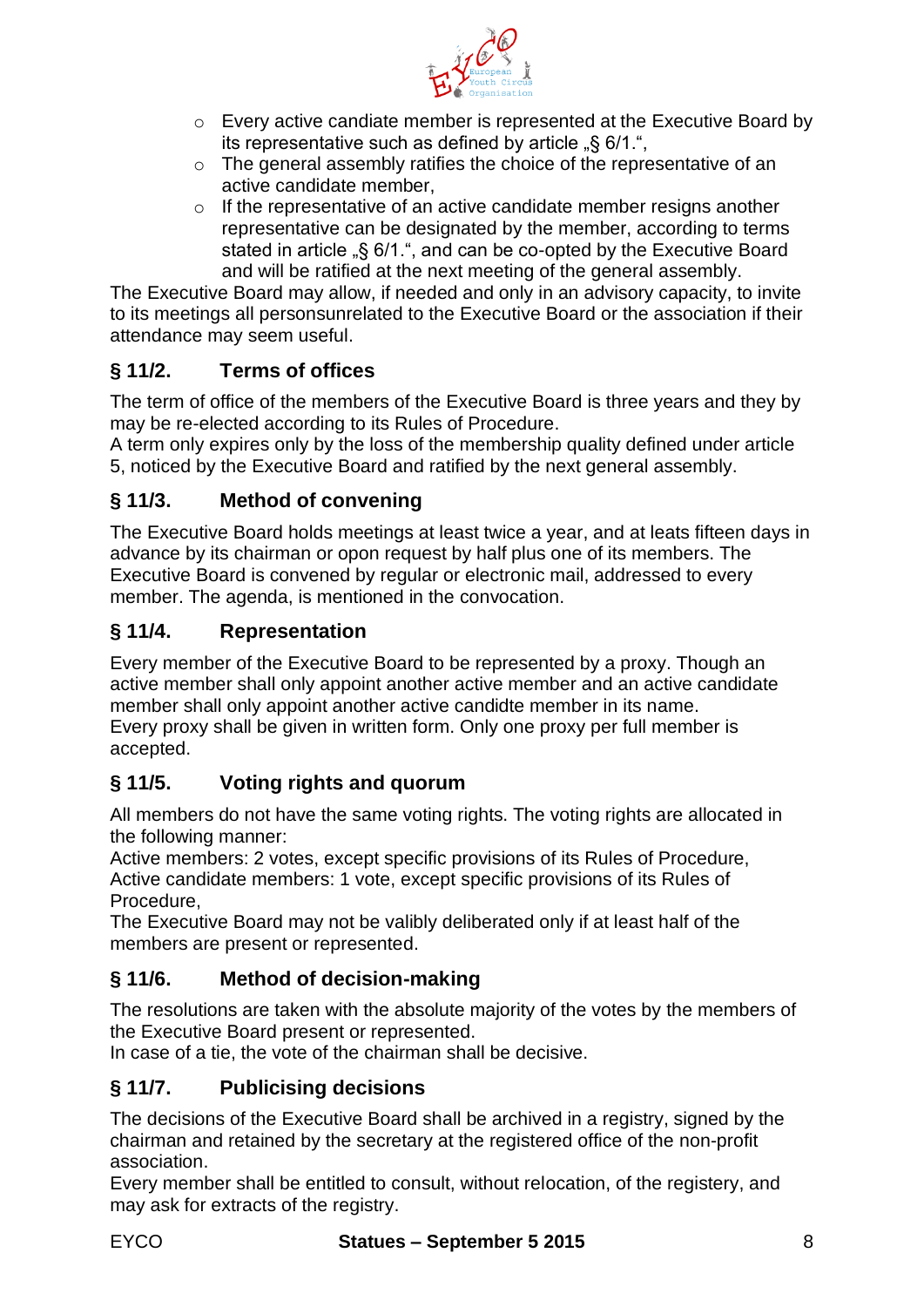

The decisions and minutes of meeting, taken by the Executive Board shall be notified to all members by letter or by electronic means.

# **§ 11/8. Assignments and Powers**

- The Executive Board shall possess full management and administrative powers other than those vested in the general assembly.
- The Executive Board may delegate the day-to-day management to a proxy according to the conditions which have been intended for this purpose (The Excutive Director)
- The Executive Board sets, writes and publishes the Rules of Procedure as well as all other policies of internal functioning.
- Only the chairman or two administrators have the authorities to signing actes which engages the non-profit association and to follow legal matters as a defendant after an agreement by the Executive Board.

# **Article 12. – Board of Directors**

The Executive Board elects, with the majority of its members present or represented, among its active members and from proposal of those, at least a chairman, a secretary and a treasurer.

They are elected for one year and shall be eligibel for re-election according to the Rules of Procedures.

### **§ 12/1. Powers**

The duties of the members of the Board of Directors are defined within the Rules of Procedure.

## **§ 12/2. Powers of the chairman**

The chairman convenes the general assembly and the Executive Board. The president represents the non-profit association in all legal and civil acts and to this end is endowed with all the necessary powers. The president is authorized to be a party to legal proceedings as defendant in the name of the non-profit association and with the authorization of the Exvutive Board as plaintiff.

The president may, under the same conditions, make appeals.

The president may compromise only with the authorization of the Executive Board.

#### **§ 12/3. Representation of the non-profit association vis-à-vis third parties.**

All acts, which engage the non-profit association, are signed by a special delegation of the Executive Board; or by the chairman; or by two directors, members of the board, who are acting jointly.

## **Article 13. – Rules of Procedure**

Are proposed by the Executive Board and approved by the general assembly. Its modifications, proposed by the Executive Board will be approved by the next general assembly.

The Rules of Procedure lay down or complete the modalities of operation of the nonprofit association and its bodies non provided for in these statutes.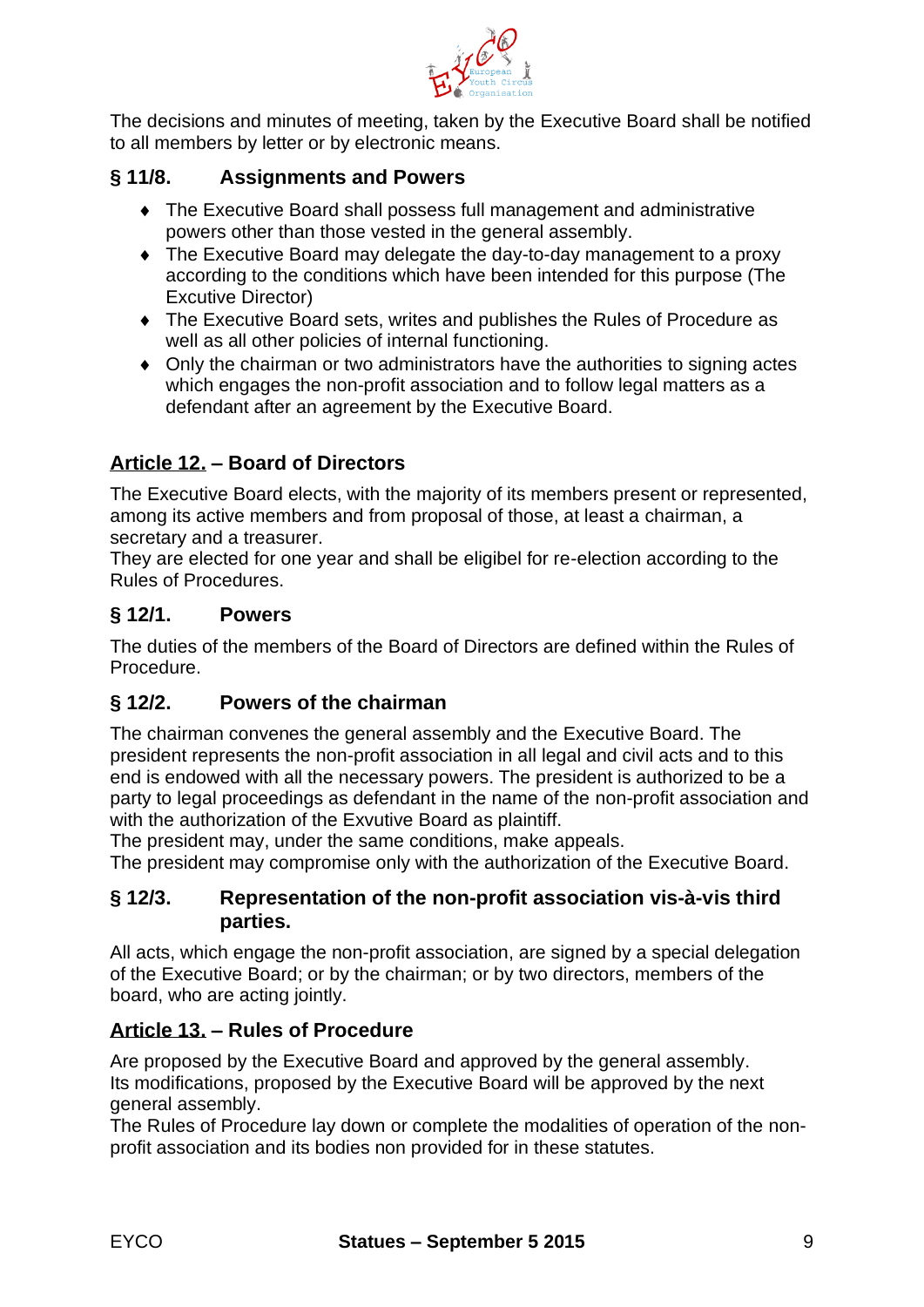

# **TITLE IV FINANCIAL PROVISIONS**

## **Article 14. – Ressources of the non-profit association**

The ressources of the non-profit association consist of:

- $\bullet$  Its membership fees;
- Subventions which have been granted;
- The proceeds of its activity;
- And all other resources which would not be against the laws in force.

### **Article 15. – Remuneration of members**

The members of the non-profit association may claim no compensation whatsoever for the functions they are entrusted within the non-profit association. However, they may occasionally get paid for an effective involvement of an activity of the non-profit association in accordance with their professional competence within the legal limits.

### **Article 16. – Financial year**

The budget of the non-profit association is set for the period of 1st of January till the 31st of December of each year.

#### **Article 17. –Annual account**

Accounting is carried out according to the accounting standards of associations. The annual account of the previous financial year as well as the upcoming financial year are set by the Executive Board every year and submitted to the next general assembly for approval.